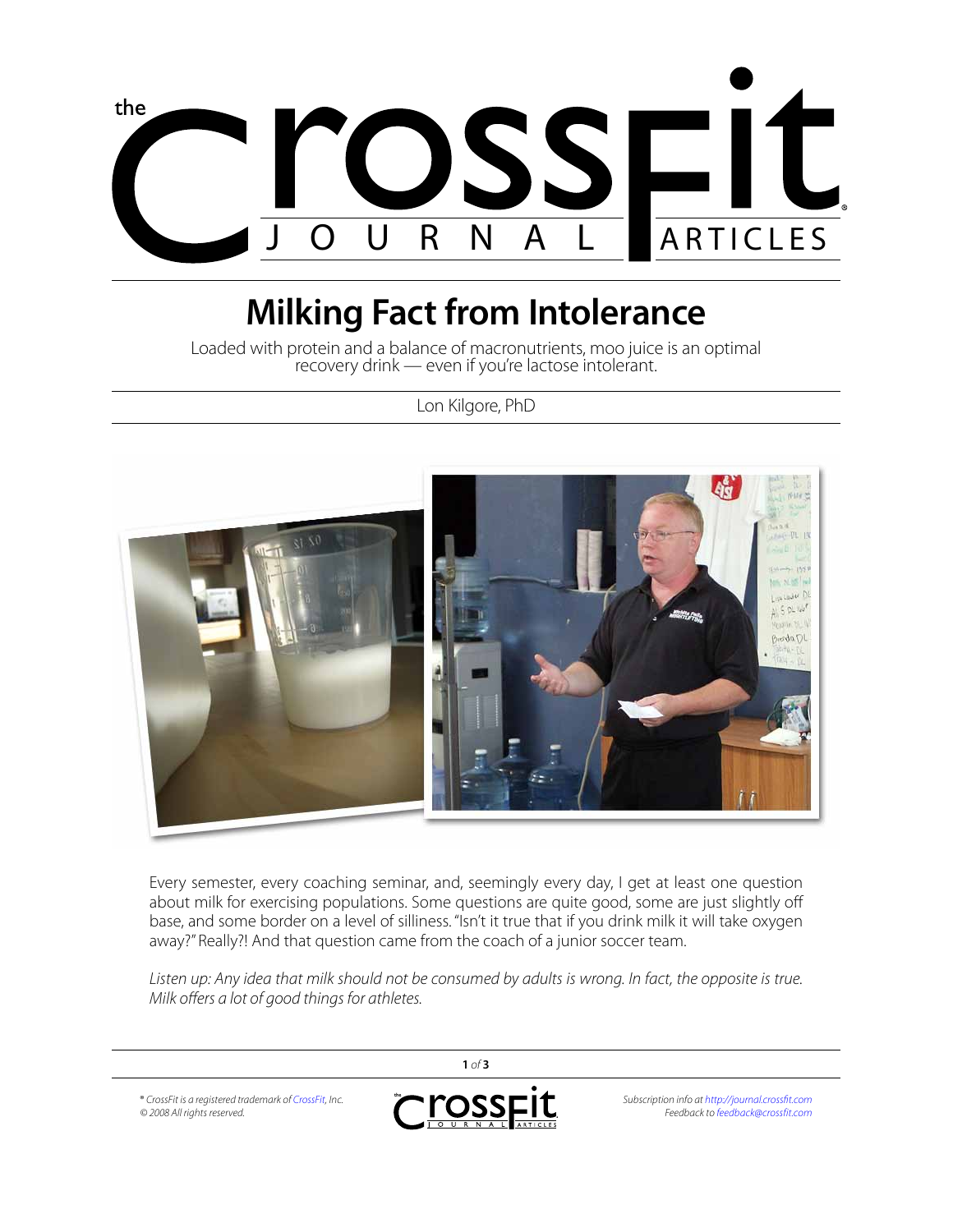Milk is a great source of protein. It's easily assimilated by the intestines and its breakdown products are easily transported to anywhere in the body that protein building blocks are needed. Mammals have always depended upon the nutritional value of milk for survival and growth. It is a natural and recommended component of the human diet, contributing to overall health and well-being. With respect to exercise, milk is an excellent recovery drink and, in general, an excellent protein source in support of muscle growth. In both cases, the protein in milk is broken down into useful protein building blocks in the gut and delivered to the muscle for uptake, where it aids in recovery from training or in supporting maintenance or addition of muscle mass. I am not talking about the gallon a day anabolic quantities proposed in some very familiar and successful training programs, I'm referring to volumes as low as a single eight-ounce serving and as moderate as the American Dietetic Association's recommendations.

Recovery and growth require an energy source. Milk provides this, as it contains both milk sugar (lactose) and milk fats. In fact, there is just about the right amount of carbohydrate and lipid in milk to be optimal for post-exercise recovery—a good balance of the three macronutrients: protein, fat, and carbohydrate. It has been suggested by some research that chocolate milk is even better.

## **Overblown Fear of Allergies and Lactose Intolerance**

Despite milk's clear benefits, its use is limited among athletes due to a common belief that adults are "allergic" to it or "lactose intolerant." The two are very different things; the former is rare and potentially dangerous, while the latter is more common and literally more of a pain in the ass. Chances are, if you do have a problem with milk, it is due to lactose intolerance.



® *CrossFit is a registered trademark of [CrossFit](http://www.crossfit.com), Inc. © 2008 All rights reserved.*



*Subscription info at<http://journal.crossfit.com> Feedback to [feedback@crossfit.com](mailto:feedback@crossfit.com)*

**2** *of* **3**